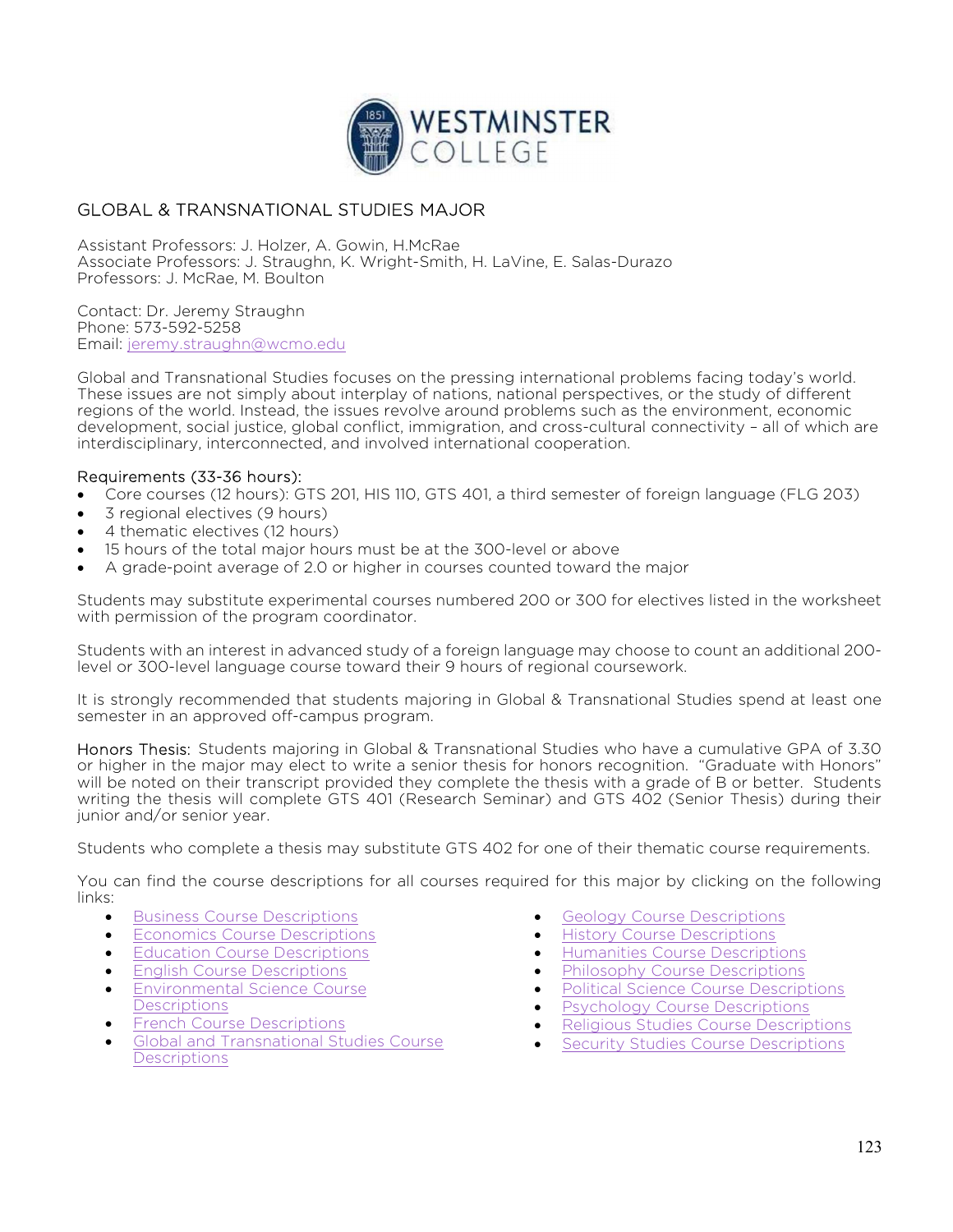# ACADEMIC REQUIREMENTS SUMMARY SHEET ACADEMIC YEAR 2021-2022

## Major: GLOBAL & TRANSNATIONAL STUDIES

Student's Last Name First Name First Name Middle Initial

Advisor Date Major Declared

| Course #                              | <b>Title of Course</b>                             | Hours<br>Required | Semester<br>Completed | Grade |  |  |  |
|---------------------------------------|----------------------------------------------------|-------------------|-----------------------|-------|--|--|--|
| Required Courses (12 hours)           |                                                    |                   |                       |       |  |  |  |
| GTS 201                               | Introduction to Global & Transnational Studies     | $\mathfrak{Z}$    |                       |       |  |  |  |
| <b>HIS 110</b>                        | World History II                                   | $\overline{3}$    |                       |       |  |  |  |
| <b>FLG 203</b>                        | 3rd Semester of Foreign Language                   | $\overline{3}$    |                       |       |  |  |  |
| GTS 401                               | Research Seminar                                   | 3                 |                       |       |  |  |  |
| Optional Honors Thesis (3 hours)      |                                                    |                   |                       |       |  |  |  |
| GTS 402                               | <b>Honors Thesis</b>                               | $\overline{3}$    |                       |       |  |  |  |
| Choose 3 Regional Courses (9 hours)   |                                                    |                   |                       |       |  |  |  |
| <b>ENG 345</b>                        | African Diasporic Literature                       | $\mathfrak{Z}$    |                       |       |  |  |  |
| <b>ENG 345</b>                        | Caribbean Literature                               | $\overline{3}$    |                       |       |  |  |  |
| <b>HUM 277</b>                        | Spanish Civilization                               | $\overline{3}$    |                       |       |  |  |  |
| <b>HUM 278</b>                        | Latin American Civilization                        | 3                 |                       |       |  |  |  |
| PHL/REL 333                           | Asian Philosophy & Religion                        | $\overline{3}$    |                       |       |  |  |  |
| <b>POL 300</b>                        | Middle East and North African Politics             | $\overline{3}$    |                       |       |  |  |  |
| <b>POL 306</b>                        | West European Government and Politics              | $\overline{3}$    |                       |       |  |  |  |
| <b>POL 308</b>                        | <b>Post-Soviet Politics</b>                        | 3                 |                       |       |  |  |  |
| <b>SEC 346</b>                        | Chinese Politics & Influence                       | 3                 |                       |       |  |  |  |
|                                       | Choose 1 Thematic Course from each area (12 hours) |                   |                       |       |  |  |  |
| Global Economic Development (3 hours) |                                                    |                   |                       |       |  |  |  |
| <b>BUS 322</b>                        | Cross-Cultural Management                          | $\mathfrak{Z}$    |                       |       |  |  |  |
| <b>BUS 340</b>                        | <b>International Business</b>                      | 3                 |                       |       |  |  |  |
| <b>ECN 211</b>                        | Principles of Macroeconomics                       | $\overline{3}$    |                       |       |  |  |  |
| <b>ECN 212</b>                        | Principles of Microeconomics                       | $\overline{3}$    |                       |       |  |  |  |
| <b>ECN 310</b>                        | International Trade and Finance                    | 3                 |                       |       |  |  |  |
| <b>ECN 331</b>                        | Intermediate Macroeconomic Theory                  | 3                 |                       |       |  |  |  |
| <b>ECN 334</b>                        | Economic Development                               |                   |                       |       |  |  |  |
| <b>GTS 320</b>                        | Global Inequality                                  | 3                 |                       |       |  |  |  |
| Global Environment & Health (3 hours) |                                                    |                   |                       |       |  |  |  |
| <b>ENV 101</b>                        | Introduction to Environmental Science              | $\sqrt{4}$        |                       |       |  |  |  |
| <b>GEO 300</b>                        | Great American West Travel Expedition              | 3                 |                       |       |  |  |  |
| <b>GEO 315</b>                        | Anthropocene Geology                               | $\preceq$         |                       |       |  |  |  |
| GTS/SOC 330                           | The Global City                                    | $\mathfrak{Z}$    |                       |       |  |  |  |
| HES/GTS 240                           | Intro to Global Health                             | $\mathfrak{Z}$    |                       |       |  |  |  |
| <b>PHL 242</b>                        | <b>Biomedical Ethics</b>                           | $\overline{3}$    |                       |       |  |  |  |
| <b>PHL 246</b>                        | <b>Environmental Ethics</b>                        | $\overline{3}$    |                       |       |  |  |  |